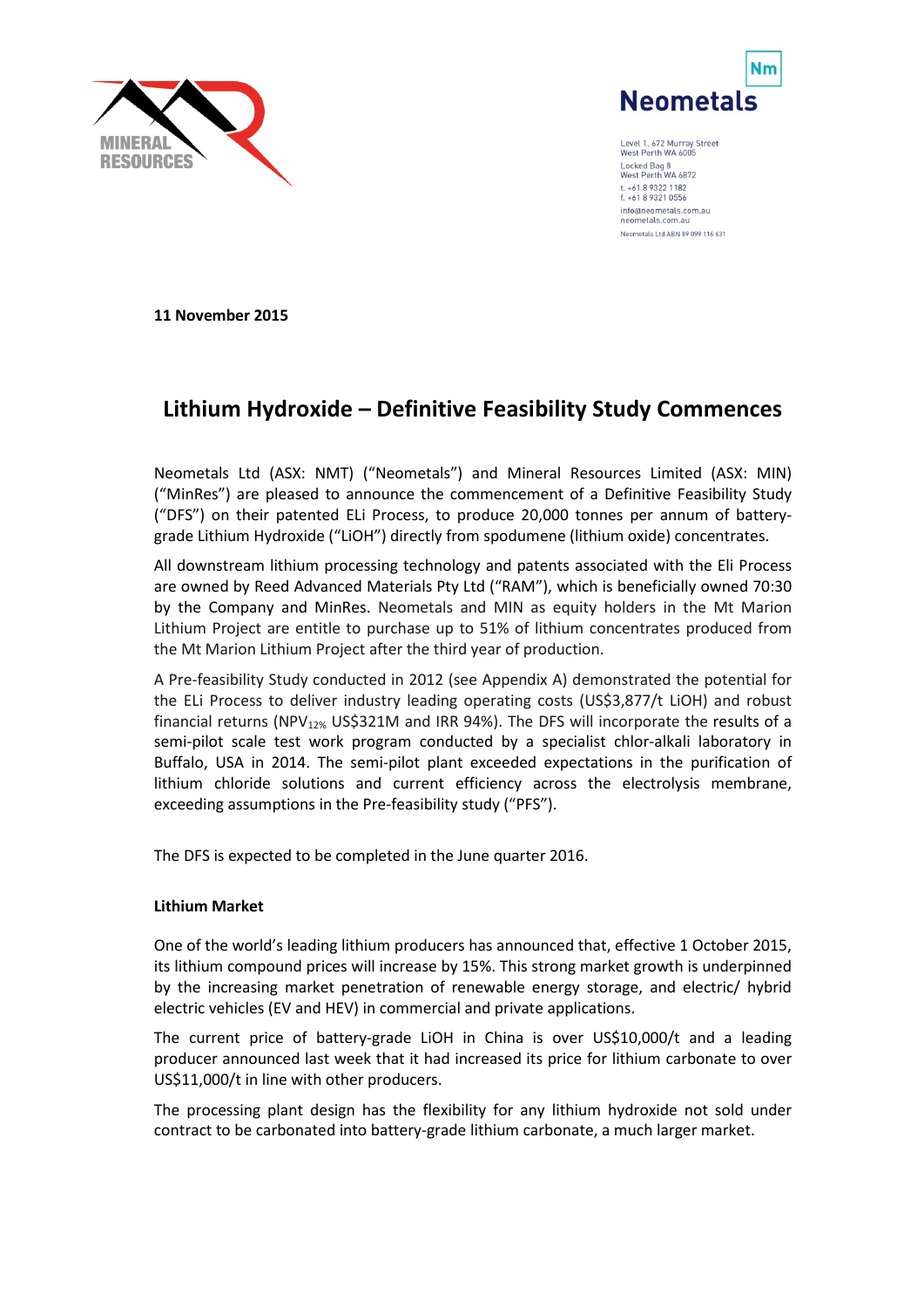#### **Mt Marion Lithium Project – Overview of Feedstock Source**

Mt Marion is a globally significant lithium deposit, containing total Indicated and Inferred Mineral Resources of 23.24Mt at 1.39% Li<sub>2</sub>O and 1.43% Fe<sub>2</sub>O<sub>3</sub>, at a 0% Li<sub>2</sub>O cut-off grade (refer ASX Announcement 21 September 2015) (see below). The Project has recently entered the construction phase with first production expected by mid-2016. Once in production, Mt Marion will produce more than 200,000tpa of chemical grade spodumene concentrate.

### **ENDS**

For further information, please contact:

| <b>Chris Reed</b>                         | Media                        |
|-------------------------------------------|------------------------------|
| <b>Managing Director</b><br>Neometals Ltd | Richard Glass / Michael Weir |
|                                           | Citadel-MAGNUS               |
| T: +61 8 9322 1182                        | $T: +61861604900$            |
| E: info@neometals.com.au                  |                              |
|                                           |                              |

#### **Bruce Goulds**

CFO/Company Secretary Mineral Resources Limited

- T: +61 8 9329 3600
- E: bruce.goulds@mineralresources.com.au

#### **MINERAL RESOURCE ESTIMATE**

#### Mt Marion Resource Table for 0% Li<sub>2</sub>O cut-off

| <b>Category</b><br>(JORC, 2012) | <b>Tonnage</b><br>(Mt) | Li <sub>2</sub> O<br>(%) | Fe <sub>2</sub> O <sub>3</sub><br>(%) |
|---------------------------------|------------------------|--------------------------|---------------------------------------|
| Indicated                       | 10.5                   | 1.45                     | 1.33                                  |
| Inferred                        | 13.19                  | 1.34                     | 1.5                                   |
| Total                           | 23.24                  | 1.39                     | 1.43                                  |

All tonnage and grade figures have been rounded down to two or three significant figures, respectively; slight errors may occur due to rounding of values.

Neometals confirms that it is not aware of any new information or data that materially affects the Mineral Resource Estimate, all material assumptions and technical parameters underpinning the estimates continue to apply and have not materially changed.